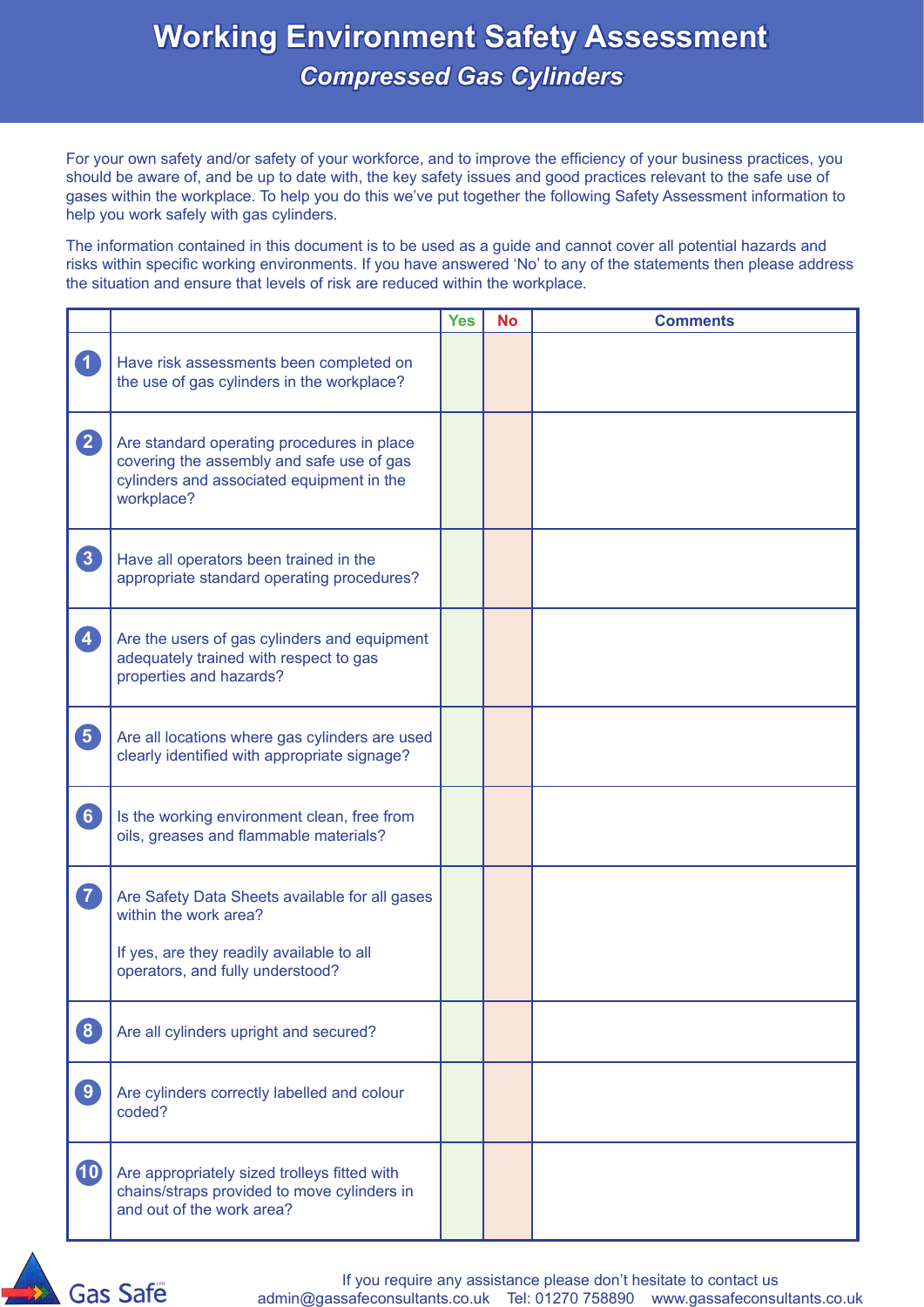|                          |                                                                                                                                                                                                        | <b>Yes</b> | <b>No</b> | <b>Comments</b> |
|--------------------------|--------------------------------------------------------------------------------------------------------------------------------------------------------------------------------------------------------|------------|-----------|-----------------|
| 10                       | Are spindle keys available for all top outlet<br>cylinders within the work area?                                                                                                                       |            |           |                 |
| <b>12</b>                | Are the correct tools on hand to fit regulators<br>and other control equipment?<br>(Not adjustable spanners)                                                                                           |            |           |                 |
| <b>13</b>                | Is an appropriate leak testing solution<br>available and used by operators each<br>time prior to use?                                                                                                  |            |           |                 |
| 14                       | Are all staff equipped with appropriate PPE<br>and trained in its use? (Eye protection, gloves<br>and safety footwear)                                                                                 |            |           |                 |
| <b>15</b>                | Are all staff trained in correctly assembling<br>the gas system, opening the cylinder valves,<br>setting the appropriate pressure or flow, leak<br>testing the system and shutting the system<br>down? |            |           |                 |
| 16                       | Are the correct operating procedures<br>(eg start-up and shut-down) followed by<br>the operator(s)?                                                                                                    |            |           |                 |
| <b>17</b>                | Is adequate ventilation available in all work<br>areas?                                                                                                                                                |            |           |                 |
| <b>18</b>                | Is fire fighting equipment available in the work<br>area and are all personnel trained in its use?                                                                                                     |            |           |                 |
| 19                       | Are there clearly established emergency<br>evacuation procedures, which are updated<br>and practised on a regular basis?                                                                               |            |           |                 |
| 20                       | Are all staff able to identify pipeline isolation<br>valves and do they know how to operate them<br>in an emergency situation?                                                                         |            |           |                 |
| $\overline{\mathbf{21}}$ | Are all areas where gas cylinders are used or<br>stored designated as no smoking and clearly<br>marked as such?                                                                                        |            |           |                 |

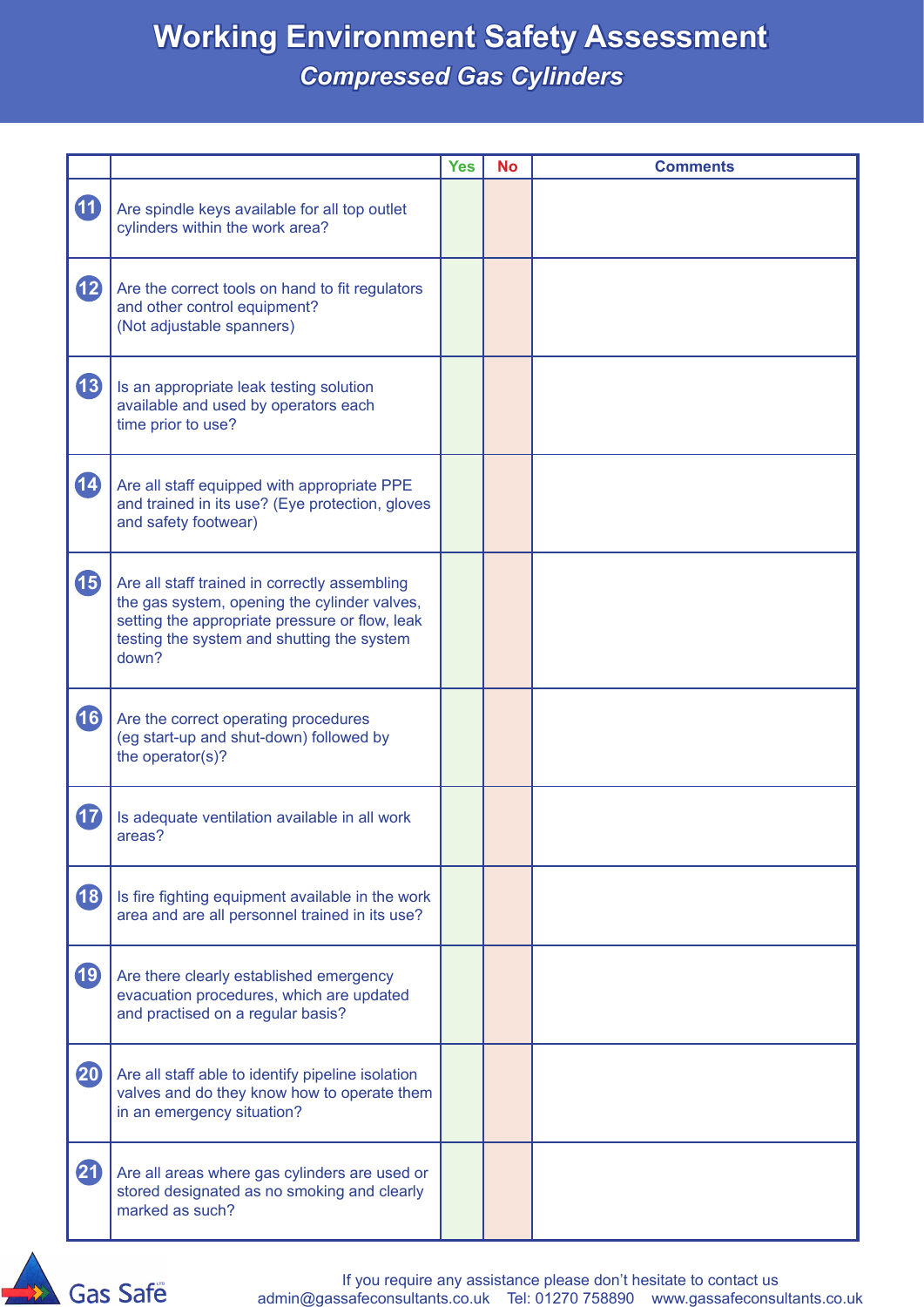|                         |                                                                                                                                                                                            | <b>Yes</b> | <b>No</b> | <b>Comments</b> |  |  |
|-------------------------|--------------------------------------------------------------------------------------------------------------------------------------------------------------------------------------------|------------|-----------|-----------------|--|--|
| $\mathbf{22}$           | Is all gas control equipment kept in a clean,<br>secure area?                                                                                                                              |            |           |                 |  |  |
| 23                      | Is all damaged or defective equipment<br>replaced immediately?                                                                                                                             |            |           |                 |  |  |
|                         | <b>Gas Regulators</b>                                                                                                                                                                      |            |           |                 |  |  |
| $\blacksquare$          | Are standard operating procedures in place<br>covering the fitting and safe use of gas<br>regulators and associated equipment in the<br>workplace?                                         |            |           |                 |  |  |
| 2                       | Have all operators been trained in the<br>appropriate standard operating procedures?                                                                                                       |            |           |                 |  |  |
| 3                       | Are gas regulators arrestors subject to an<br>asset register system, identifying their age<br>and replacement date?                                                                        |            |           |                 |  |  |
| $\left  \bm{A} \right $ | Are inspection records available for all<br>regulators?                                                                                                                                    |            |           |                 |  |  |
| $\boxed{5}$             | Are all regulators in date (usually 5 years)<br>and not overdue (the manufacturer's<br>recommended) scheduled replacement?                                                                 |            |           |                 |  |  |
| 6                       | Is this information clear to the equipment<br>operator(s)?<br>Is the equipment labelled with the next<br>inspection date?                                                                  |            |           |                 |  |  |
| $\overline{7}$          | Are the regulators labelled correctly with:<br>a. name of the gas<br>b. maximum inlet pressure<br>c. maximum outlet pressure<br>d. BS EN number<br>e. manufacturer/supplier's name or logo |            |           |                 |  |  |

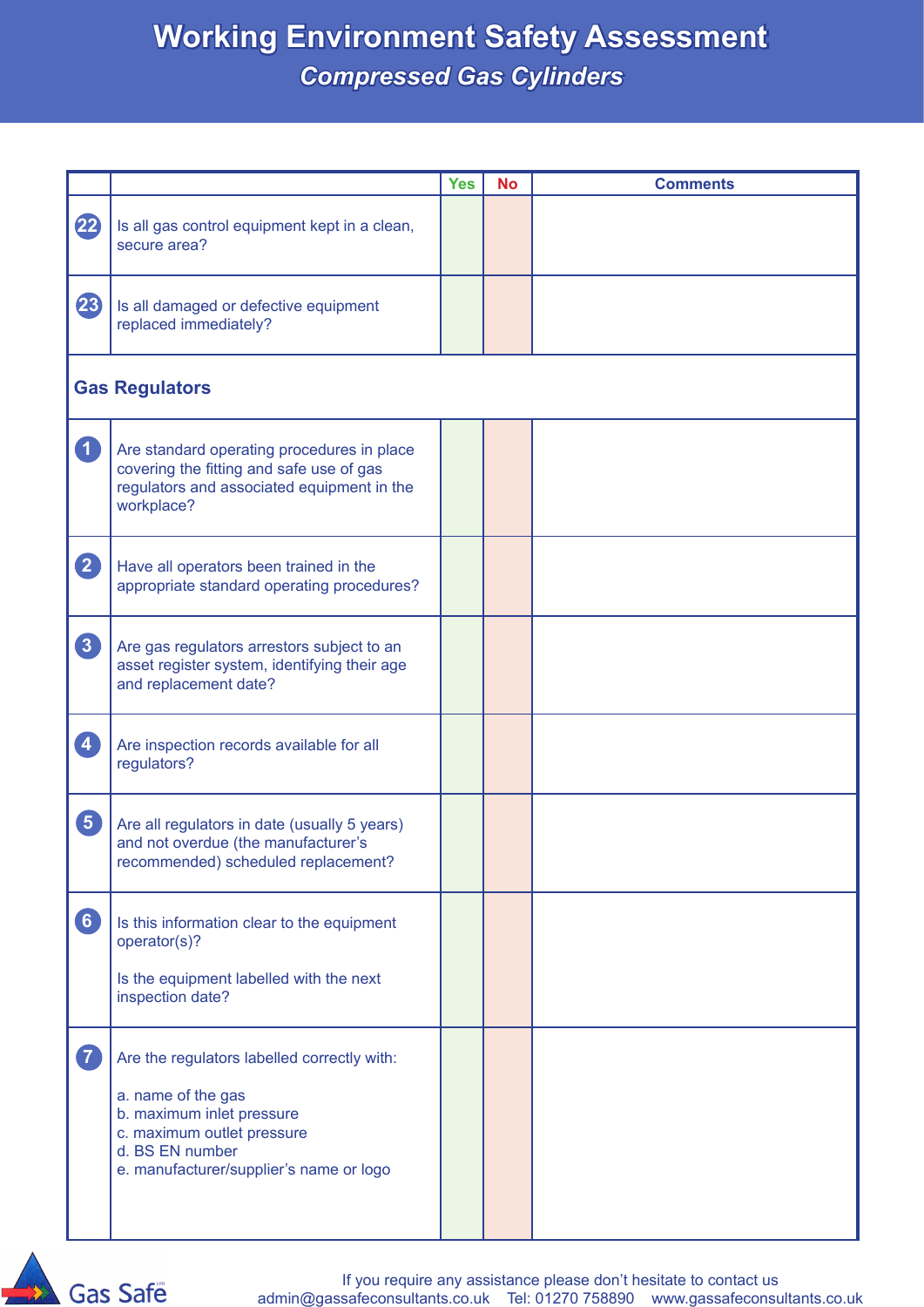|                                            |                                                                                                                                                      | <b>Yes</b> | <b>No</b> | <b>Comments</b> |
|--------------------------------------------|------------------------------------------------------------------------------------------------------------------------------------------------------|------------|-----------|-----------------|
| $\boxed{8}$                                | Are the correct regulators being used for the<br>gases contained within the cylinders?                                                               |            |           |                 |
| $\boxed{9}$                                | Is the correct regulator type being used?<br>(bottom entry for top outlet cylinders and<br>side entry for cylinders fitted with handwheel<br>valves) |            |           |                 |
| <b>10</b>                                  | Are the regulators in good condition, with<br>clean threads, free of contamination?                                                                  |            |           |                 |
| $\bf \Phi$                                 | Are the gauges in good condition, lenses<br>attached with indicators reading zero?                                                                   |            |           |                 |
| 12                                         | There is no evidence of jointing compounds<br>or thread tape (PTFE) on any of the fittings?                                                          |            |           |                 |
| 13                                         | Are the regulators free from unauthorised<br>repairs?                                                                                                |            |           |                 |
| 14                                         | Are the regulators free from heat and/or<br>mechanical damage?                                                                                       |            |           |                 |
| <b>45</b>                                  | Are the pressure adjusting screws captive on<br>regulators?                                                                                          |            |           |                 |
| 16                                         | Are the correct tools on hand to fit regulators<br>and other control equipment?<br>(Not adjustable spanners)                                         |            |           |                 |
| 17                                         | Are the pressure relief devices fitted and in<br>good condition?                                                                                     |            |           |                 |
| <b>Flashback Arrestors, Hoses, Torches</b> |                                                                                                                                                      |            |           |                 |
| $\overline{1}$                             | Are standard operating procedures in place<br>covering the assembly and safe use of<br>oxy-fuel gas systems in the workplace?                        |            |           |                 |

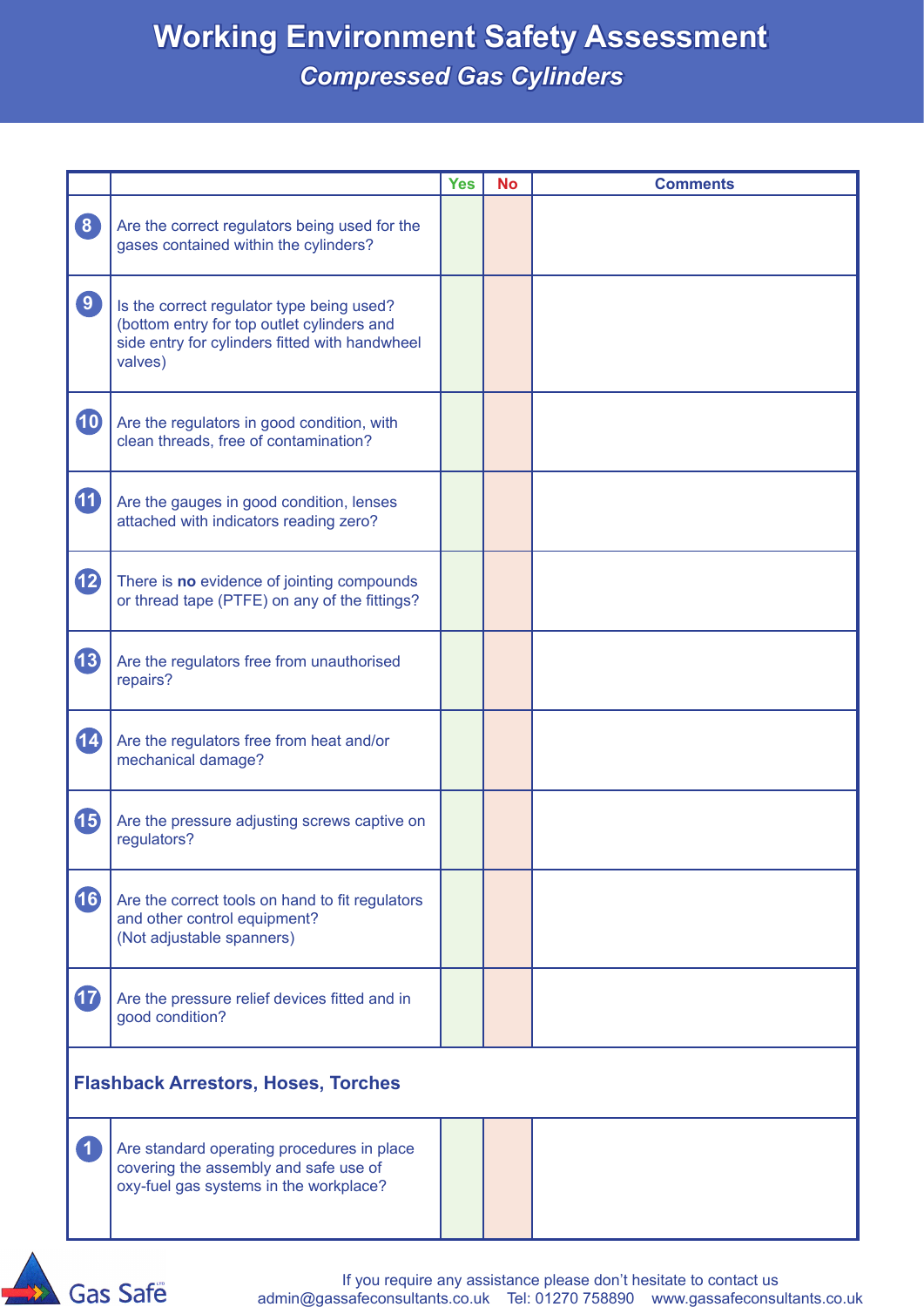|                         |                                                                                                                                                                  | <b>Yes</b> | <b>No</b> | <b>Comments</b> |
|-------------------------|------------------------------------------------------------------------------------------------------------------------------------------------------------------|------------|-----------|-----------------|
| $\mathbf{2}$            | Have all operators been trained in the<br>appropriate standard operating procedures?                                                                             |            |           |                 |
| $\boxed{3}$             | Are the correct flashback arrestors fitted to<br>both the oxygen and fuel gas regulators?                                                                        |            |           |                 |
| $\overline{\mathbf{4}}$ | Are the flashback arrestors free from damage<br>and/or contamination?                                                                                            |            |           |                 |
| $\boxed{5}$             | Do either of the flashback arrestors show<br>signs of carbon deposits in either the inlet<br>or outlet connection?                                               |            |           |                 |
| $\boxed{6}$             | Are the flashback arrestors subject to an<br>asset register system, identifying their age<br>and replacement date?                                               |            |           |                 |
| $\overline{7}$          | Are inspection records available for all<br>flashback arrestors, hoses and torches?                                                                              |            |           |                 |
| $\boxed{8}$             | Are any flashback arrestors overdue (the<br>manufacturer's recommended) scheduled<br>replacement?<br>Is the equipment labelled with the next<br>inspection date? |            |           |                 |
| $\boxed{9}$             | Is this information clear to the equipment<br>operator(s)?                                                                                                       |            |           |                 |
| <b>10</b>               | Are the correct hoses being used?<br>Red<br>Acetylene<br>Propane<br>Orange<br>Oxygen<br><b>Blue</b>                                                              |            |           |                 |
| <b>10</b>               | Are the hoses free from deterioration, damage<br>(heat or mechanical), significant<br>contamination etc?                                                         |            |           |                 |
| 12                      | Are the hoses fitted with the correct<br>connections? (Not worm drive clips)                                                                                     |            |           |                 |

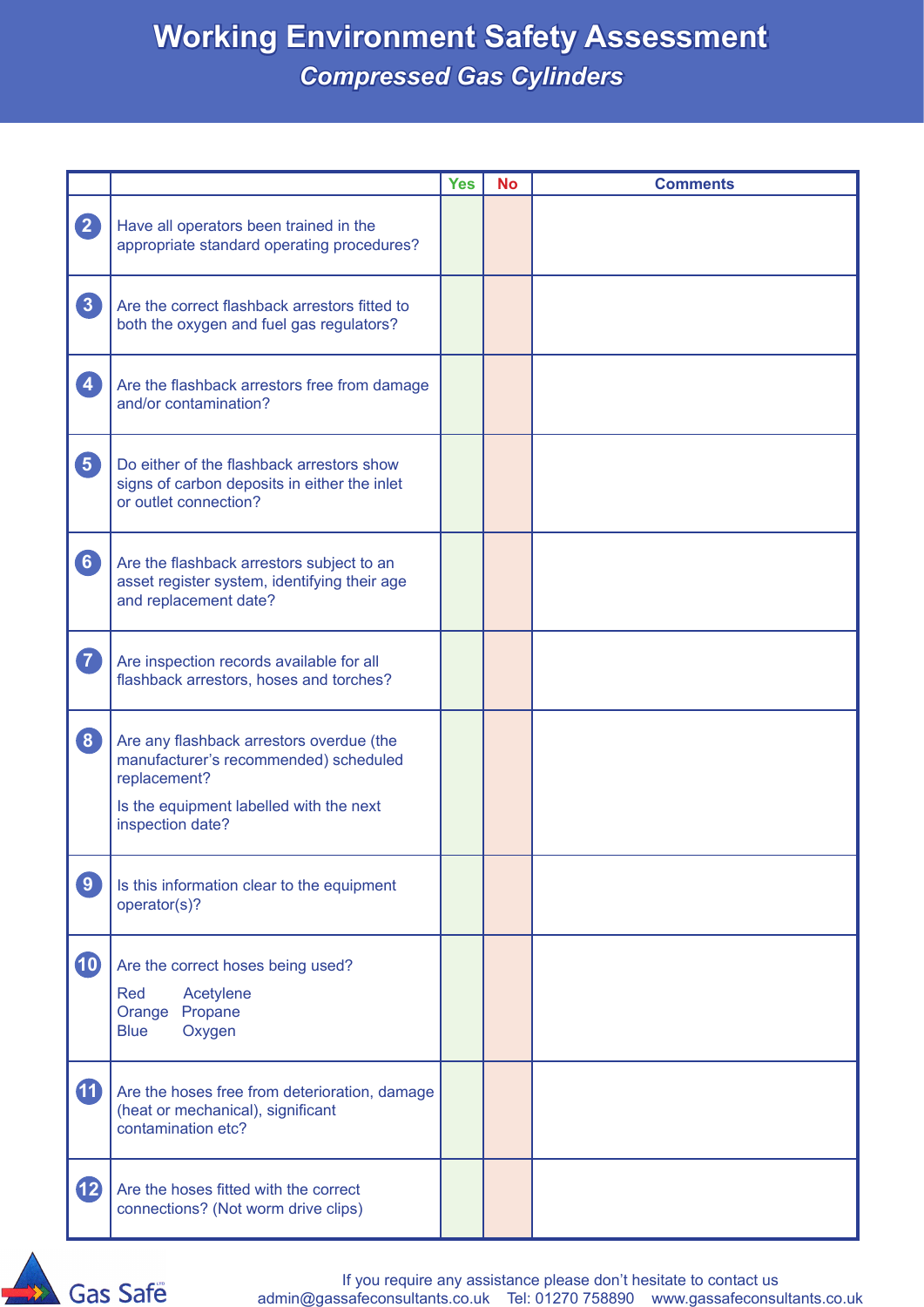|           |                                                                                                                                                                                       | <b>Yes</b> | <b>No</b> | <b>Comments</b> |
|-----------|---------------------------------------------------------------------------------------------------------------------------------------------------------------------------------------|------------|-----------|-----------------|
| <b>13</b> | Are the hoses the correct length and bore for<br>the job being undertaken?                                                                                                            |            |           |                 |
| 14        | Is a hose check valve fitted to each hose at<br>the torch connection?                                                                                                                 |            |           |                 |
| <b>15</b> | There are no joints in the hose(s)?<br>Any hoses which have been repaired or<br>joined must be re-tested before use in line<br>with the appropriate European Standard                 |            |           |                 |
| 16        | Are the hoses fully extended when the<br>equipment is in use and not coiled or<br>wrapped around the cylinders?                                                                       |            |           |                 |
| $\bf{r}$  | Is the torch free from damage and in good<br>condition?                                                                                                                               |            |           |                 |
| <b>18</b> | Are the correct operating procedures<br>(e.g. start-up and shut-down) followed<br>by the operator(s)?                                                                                 |            |           |                 |
| 19        | Is the correct size of nozzle being used for the<br>job being undertaken?<br>Are nozzle data charts available to operators<br>to enable them to select the correct size of<br>nozzle? |            |           |                 |
| 20        | Are the correct gas pressures being set for<br>the nozzle size and thickness of plate being<br>used?                                                                                  |            |           |                 |
| 21        | Are operators lighting oxy-fuel gas systems<br>with the correct spark lighters?                                                                                                       |            |           |                 |
| 22        | Are operators purging the oxy-fuel gas system<br>prior to lighting the torch?                                                                                                         |            |           |                 |
| 23        | Do operators understand the correct<br>shut-down procedure to be undertaken<br>in the event of a flashback?                                                                           |            |           |                 |

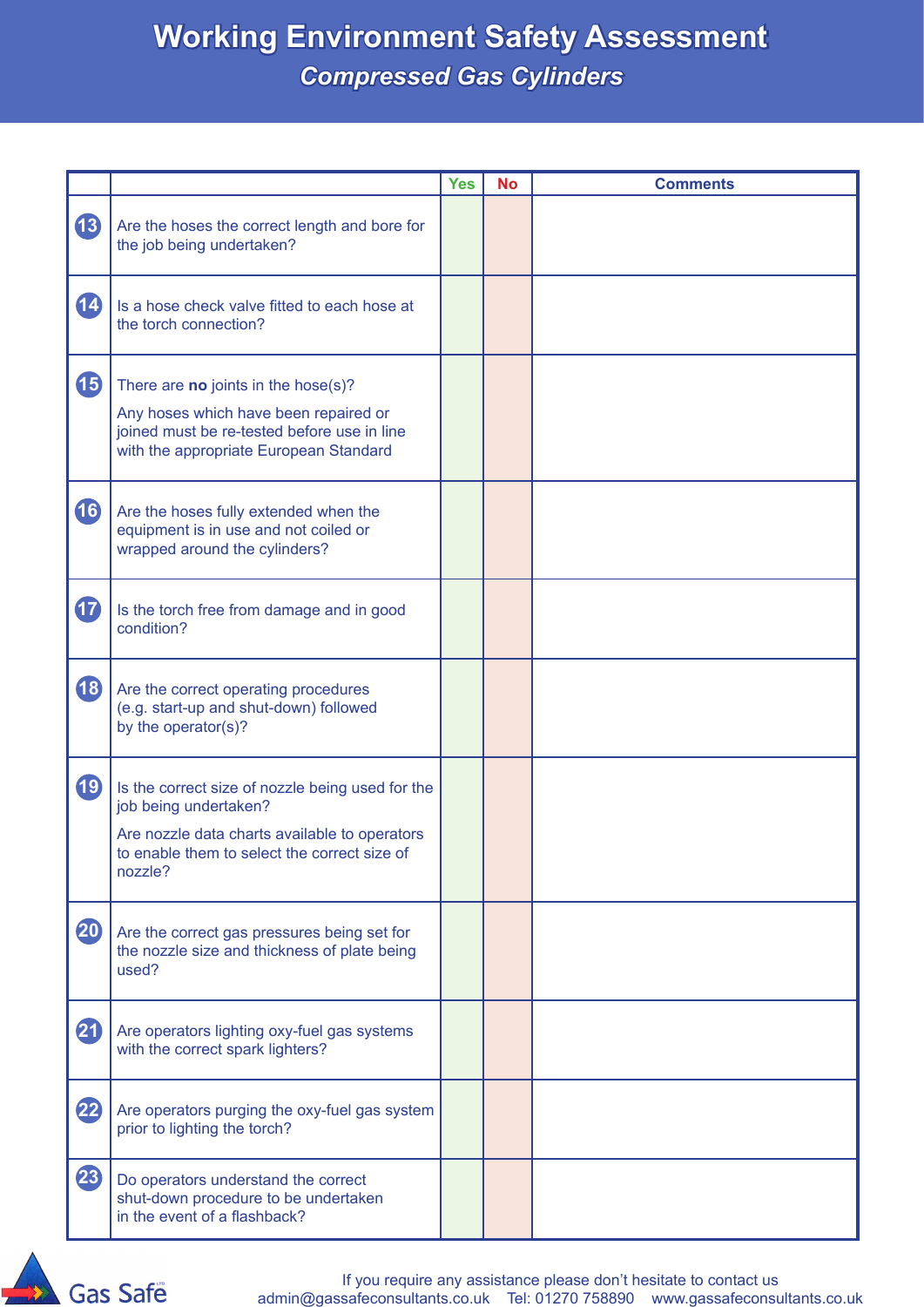|                         |                                                                                                                                                          | <b>Yes</b> | <b>No</b> | <b>Comments</b> |  |
|-------------------------|----------------------------------------------------------------------------------------------------------------------------------------------------------|------------|-----------|-----------------|--|
| 24                      | Are operators shutting systems down<br>correctly at the end of the work period<br>and safely de-pressurising the system?                                 |            |           |                 |  |
| 25                      | Is adequate ventilation available in all work<br>areas?                                                                                                  |            |           |                 |  |
| 26                      | Is fire fighting equipment available in the work<br>area and are all personnel trained in its use?                                                       |            |           |                 |  |
| $\bf 2$                 | Are there clearly established emergency<br>evacuation procedures, which are updated<br>and practised on a regular basis?                                 |            |           |                 |  |
| 28                      | Are all areas where oxy-fuel gas cylinders are<br>used or stored designated as no smoking and<br>clearly marked as such?                                 |            |           |                 |  |
|                         | Safe handling of gas cylinders                                                                                                                           |            |           |                 |  |
| $\overline{\mathbf{1}}$ | Are all personnel aware of the hazards<br>associated with the handling of gas cylinders?                                                                 |            |           |                 |  |
| $\boxed{2}$             | Are all personnel who handle or move gas<br>cylinders properly trained in all relevant<br>aspects of the Manual Handling Operations<br>Regulations 1992? |            |           |                 |  |
| $\boxed{3}$             | Have all operators been issued with<br>(and wear) appropriate personal<br>protective equipment?                                                          |            |           |                 |  |
| $\overline{4}$          | Are appropriate sized, designed and<br>constructed cylinder trolleys available<br>for staff use?                                                         |            |           |                 |  |
| $\boxed{5}$             | Are cylinder trolleys regularly and adequately<br>maintained?                                                                                            |            |           |                 |  |

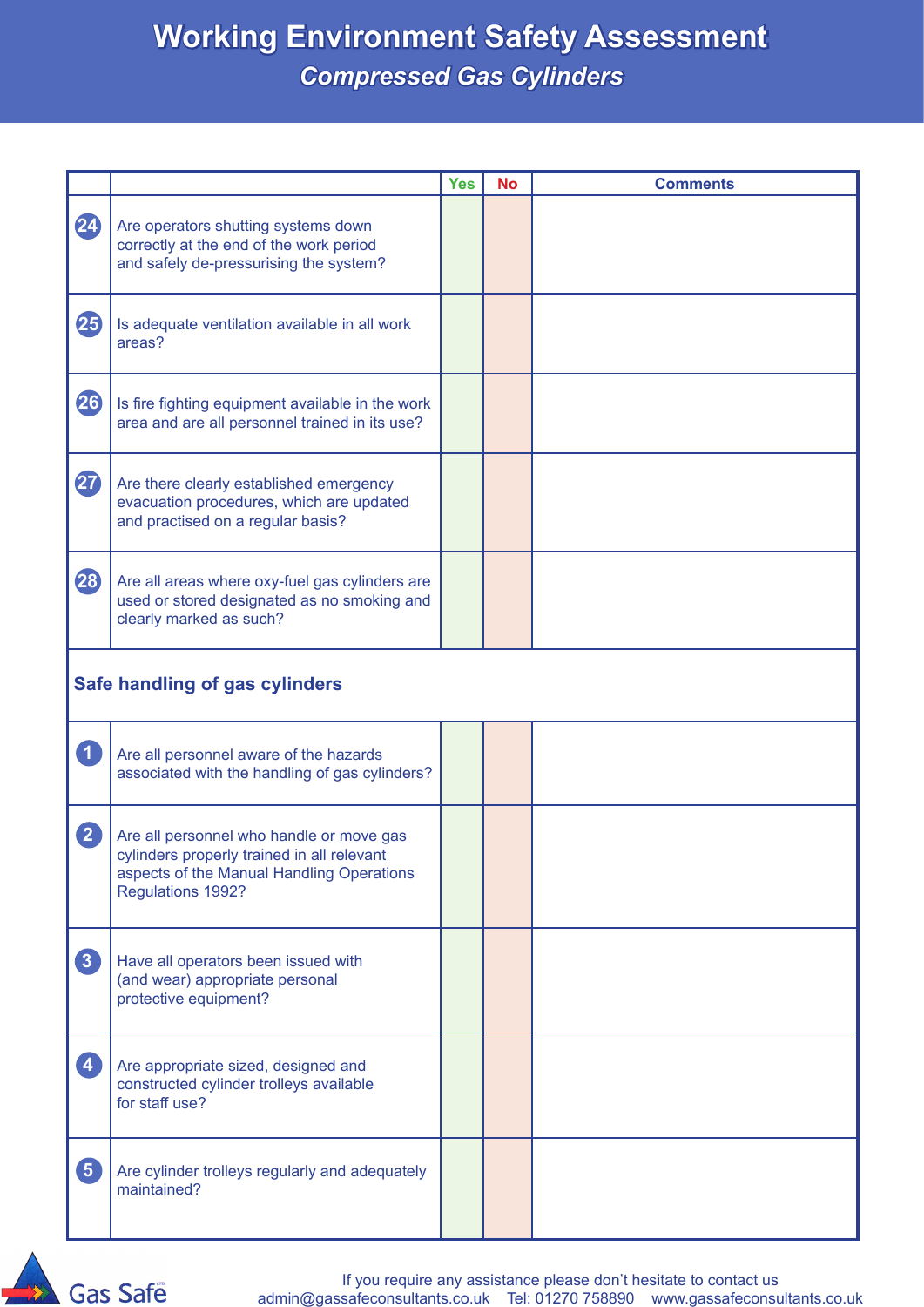|                             |                                                                                                                                                                    | <b>Yes</b> | <b>No</b> | <b>Comments</b> |  |  |
|-----------------------------|--------------------------------------------------------------------------------------------------------------------------------------------------------------------|------------|-----------|-----------------|--|--|
| 6                           | If trolleys are not available, have all personnel<br>been practically trained in the milk-churning of<br>cylinders and is a record kept of this training?          |            |           |                 |  |  |
| 7                           | Have all cylinder handling operations been<br>risk assessed with reference to:<br>The task?<br>The load?<br>The working environment?<br>The individual's capacity? |            |           |                 |  |  |
| $\boxed{8}$                 | On this basis, has the employer formulated<br>and made suitable conclusions and<br>recommendations?                                                                |            |           |                 |  |  |
| $\boxed{9}$                 | Are these handling assessments reviewed<br>regularly?                                                                                                              |            |           |                 |  |  |
|                             | Safe storage of gas cylinders - External gas cylinder storage (preferred)                                                                                          |            |           |                 |  |  |
| $\left  \mathbf{1} \right $ | Has a risk assessment been completed<br>with regard to the gas cylinder store and<br>surrounding area?                                                             |            |           |                 |  |  |
| $\overline{2}$              | Is the cylinder storage area well defined?                                                                                                                         |            |           |                 |  |  |
| 3                           | Is the store located to reduce manual<br>handling distances to a minimum?                                                                                          |            |           |                 |  |  |
| $\overline{4}$              | Is the storage area above ground level and<br>in the open air?                                                                                                     |            |           |                 |  |  |
| 5                           | Is the storage area well ventilated with a good<br>natural high and low flow through of air?                                                                       |            |           |                 |  |  |
| 6                           | Has the storage area some protection from<br>the weather?                                                                                                          |            |           |                 |  |  |

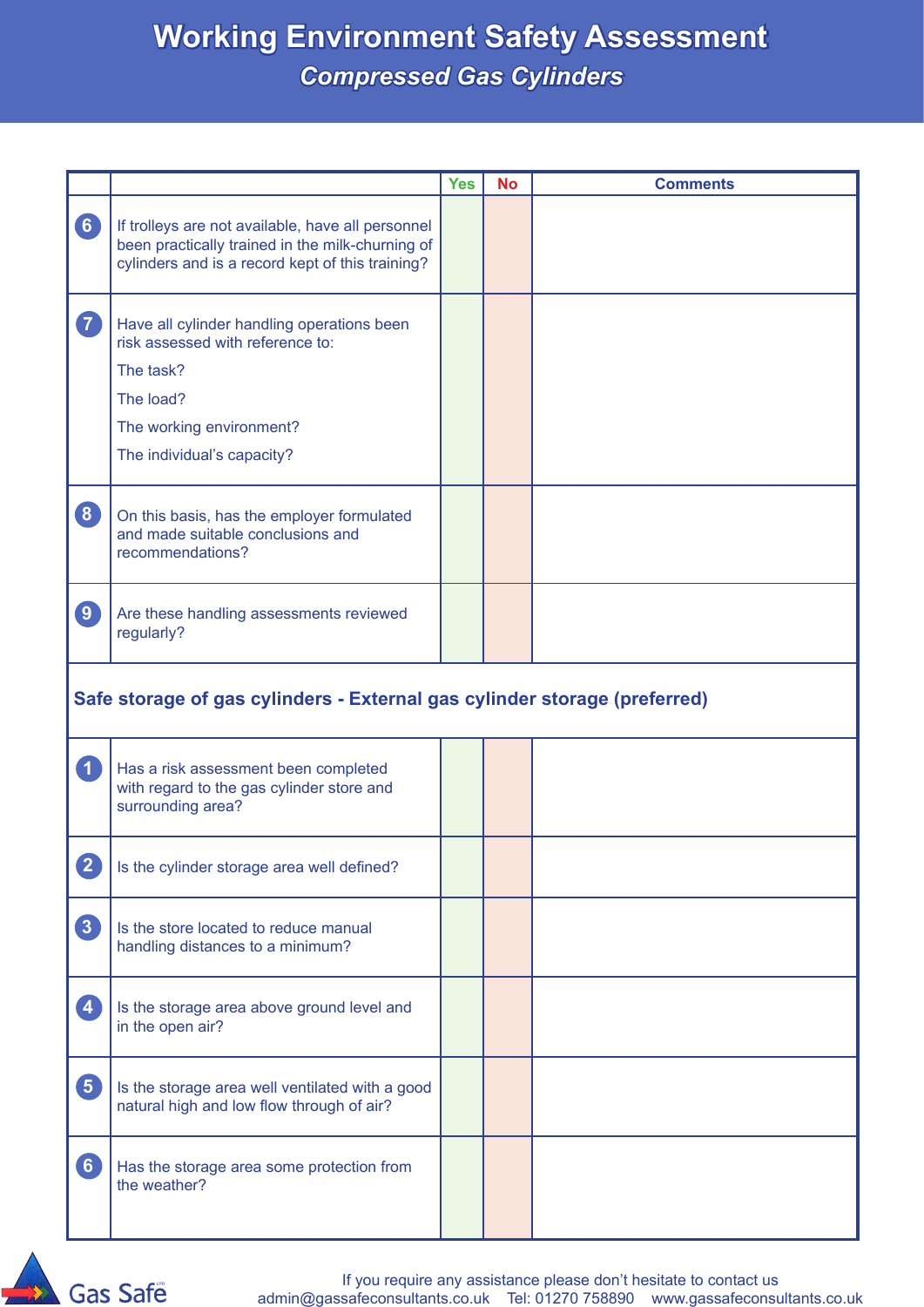|             |                                                                                                                                                                  | <b>Yes</b> | <b>No</b> | <b>Comments</b> |
|-------------|------------------------------------------------------------------------------------------------------------------------------------------------------------------|------------|-----------|-----------------|
| 7           | Is the storage area free from other stored<br>materials, especially flammable substances?                                                                        |            |           |                 |
| $\boxed{8}$ | Is the store located with due regard to the<br>seepage of heavier then air gases into low<br>lying areas such as basements, trenches,<br>drains, ducts and pits? |            |           |                 |
| $\boxed{9}$ | Is the storage area sufficiently remote from<br>ventilation inlets, building doors or windows,<br>boundaries or other stored combustible<br>materials?           |            |           |                 |
| 10          | Does the storage area have a well drained,<br>even, non-combustible and non-porous floor<br>laid to a fall?                                                      |            |           |                 |
| 40          | Is the store area floor free from standing<br>water?                                                                                                             |            |           |                 |
| <b>12</b>   | Does the storage area have good vehicular<br>access?                                                                                                             |            |           |                 |
| <b>13</b>   | Does the storage area have good pedestrian<br>access for staff returning or collecting<br>cylinders on trolleys?                                                 |            |           |                 |
| 14          | Does the store have adequate racking<br>facilities for small cylinders?                                                                                          |            |           |                 |
| <b>15</b>   | Does the store have proper means to keep<br>large cylinders upright and individually<br>secured?                                                                 |            |           |                 |
| 16          | Is the store equipped with a means of<br>escape?                                                                                                                 |            |           |                 |
| $\bf{r}$    | Is the storage area adequately lit?                                                                                                                              |            |           |                 |

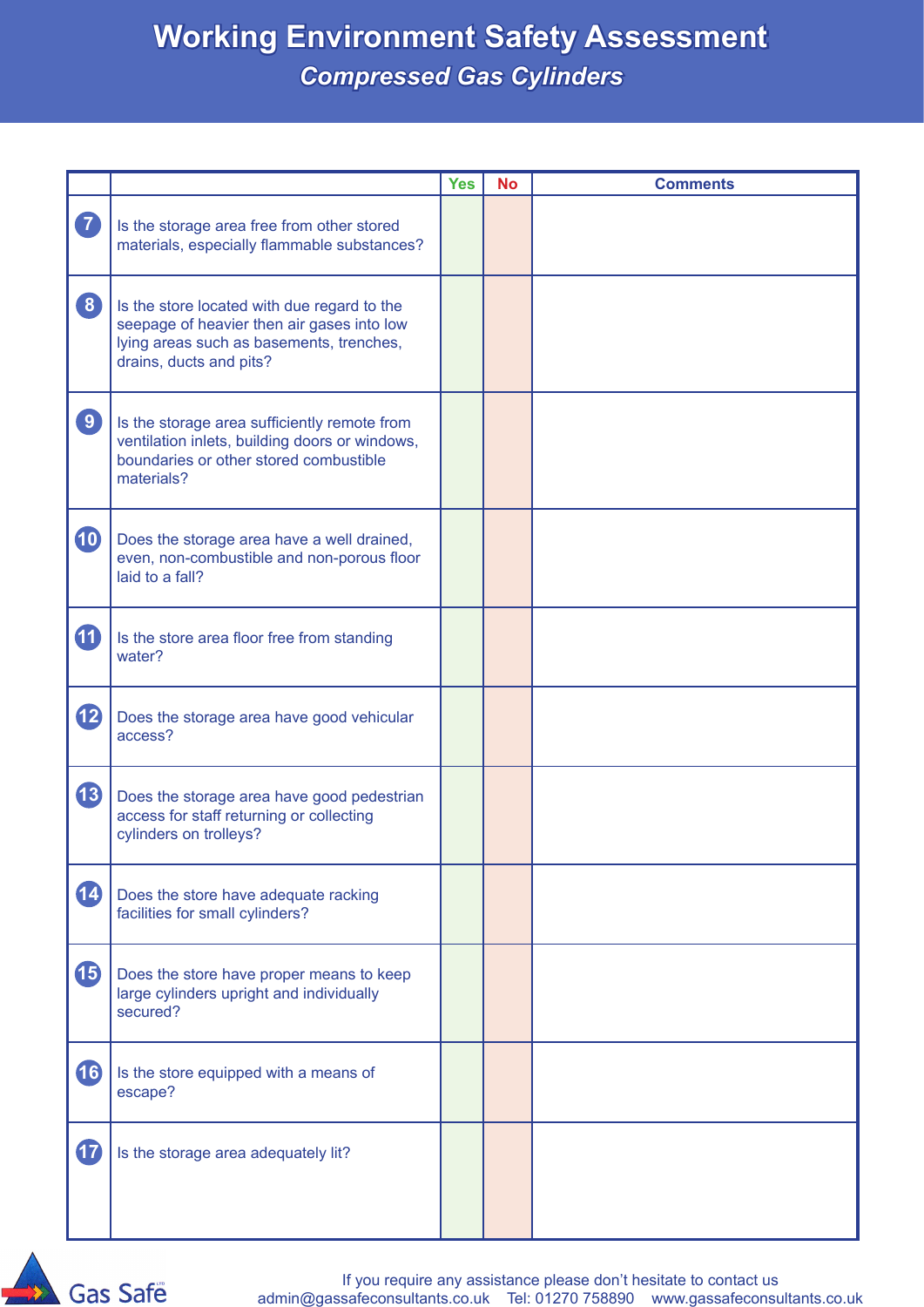|             |                                                                                                                                                                                           | <b>Yes</b> | <b>No</b> | <b>Comments</b> |  |  |
|-------------|-------------------------------------------------------------------------------------------------------------------------------------------------------------------------------------------|------------|-----------|-----------------|--|--|
| <b>18</b>   | Does the storage area have protection from<br>vehicle impact such as crash barriers?                                                                                                      |            |           |                 |  |  |
| 19          | Is the store designated a NO SMOKING<br>AREA?                                                                                                                                             |            |           |                 |  |  |
| 20          | Are toxic gases kept in a ventilated, locked<br>enclosure with access restricted to<br>authorised-trained personnel?                                                                      |            |           |                 |  |  |
|             | Internal gas cylinder storage                                                                                                                                                             |            |           |                 |  |  |
| 1           | Is the internal storage area constructed from<br>fire resistant material?                                                                                                                 |            |           |                 |  |  |
| 2           | Does the internal storage area have at least<br>one wall made from open mesh?                                                                                                             |            |           |                 |  |  |
| $\boxed{3}$ | Is the internal storage area equipped with<br>forced ventilation that will take leaked gases<br>outside to a safe place?                                                                  |            |           |                 |  |  |
| 4           | Is the internal storage area free from other<br>stored materials, especially flammable<br>substances?                                                                                     |            |           |                 |  |  |
| 5           | Is the internal storage area sufficiently remote<br>from drains, basement entrances, ventilation<br>inlets, building doors, windows, boundaries or<br>other stored combustible materials? |            |           |                 |  |  |
| 6           | Does the internal storage area have good<br>pedestrian access for staff returning or<br>collecting cylinders on trolleys?                                                                 |            |           |                 |  |  |
| $\boxed{7}$ | Does the internal store have adequate racking<br>facilities for small cylinders?                                                                                                          |            |           |                 |  |  |

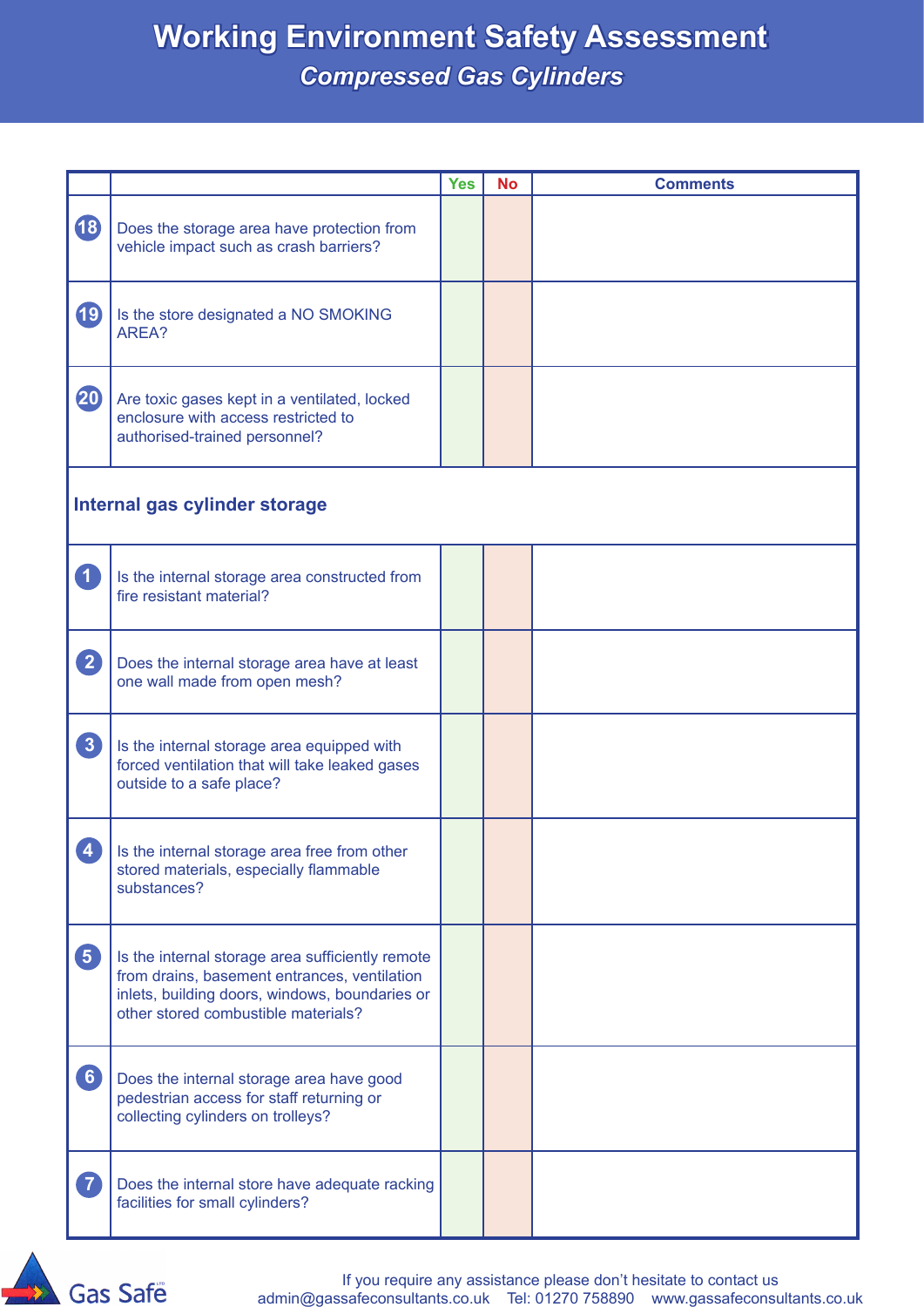|                |                                                                                                                   | <b>Yes</b> | <b>No</b> | <b>Comments</b> |  |  |
|----------------|-------------------------------------------------------------------------------------------------------------------|------------|-----------|-----------------|--|--|
| $\bullet$      | Does the internal store have proper means to<br>keep large cylinders upright and individually<br>secured?         |            |           |                 |  |  |
| $\boxed{9}$    | Is the internal store equipped with a means of<br>escape?                                                         |            |           |                 |  |  |
| <b>10</b>      | Is the internal storage area adequately lit?                                                                      |            |           |                 |  |  |
| 10             | Are the number of cylinders in the internal<br>storage area kept to an absolute minimum?                          |            |           |                 |  |  |
| $\mathbf{B}$   | Are very toxic or pyrophoric gases stored<br>outside the building?                                                |            |           |                 |  |  |
| 13             | Is the store designated a NO SMOKING<br>AREA?                                                                     |            |           |                 |  |  |
|                | <b>External and internal gas cylinder storage</b>                                                                 |            |           |                 |  |  |
| $\overline{1}$ | Are all gas cylinders checked for correct<br>labelling, damage and so forth at the time<br>of delivery?           |            |           |                 |  |  |
| $\mathbf{2}$   | Is the storage area kept secure?                                                                                  |            |           |                 |  |  |
| 3              | Is the storage area correctly identified with<br>appropriate signage?                                             |            |           |                 |  |  |
| $\overline{4}$ | Is stock checked for pilferage?                                                                                   |            |           |                 |  |  |
| $\boxed{5}$    | Is the store managed so that nominally empty<br>cylinders are returned as soon as practicable<br>to the supplier? |            |           |                 |  |  |
| 6              | Are the number of cylinders within the store<br>kept to an absolute minimum?                                      |            |           |                 |  |  |
|                |                                                                                                                   |            |           |                 |  |  |



If you require any assistance please don't hesitate to contact us admin@gassafeconsultants.co.uk Tel: 01270 758890 www.gassafeconsultants.co.uk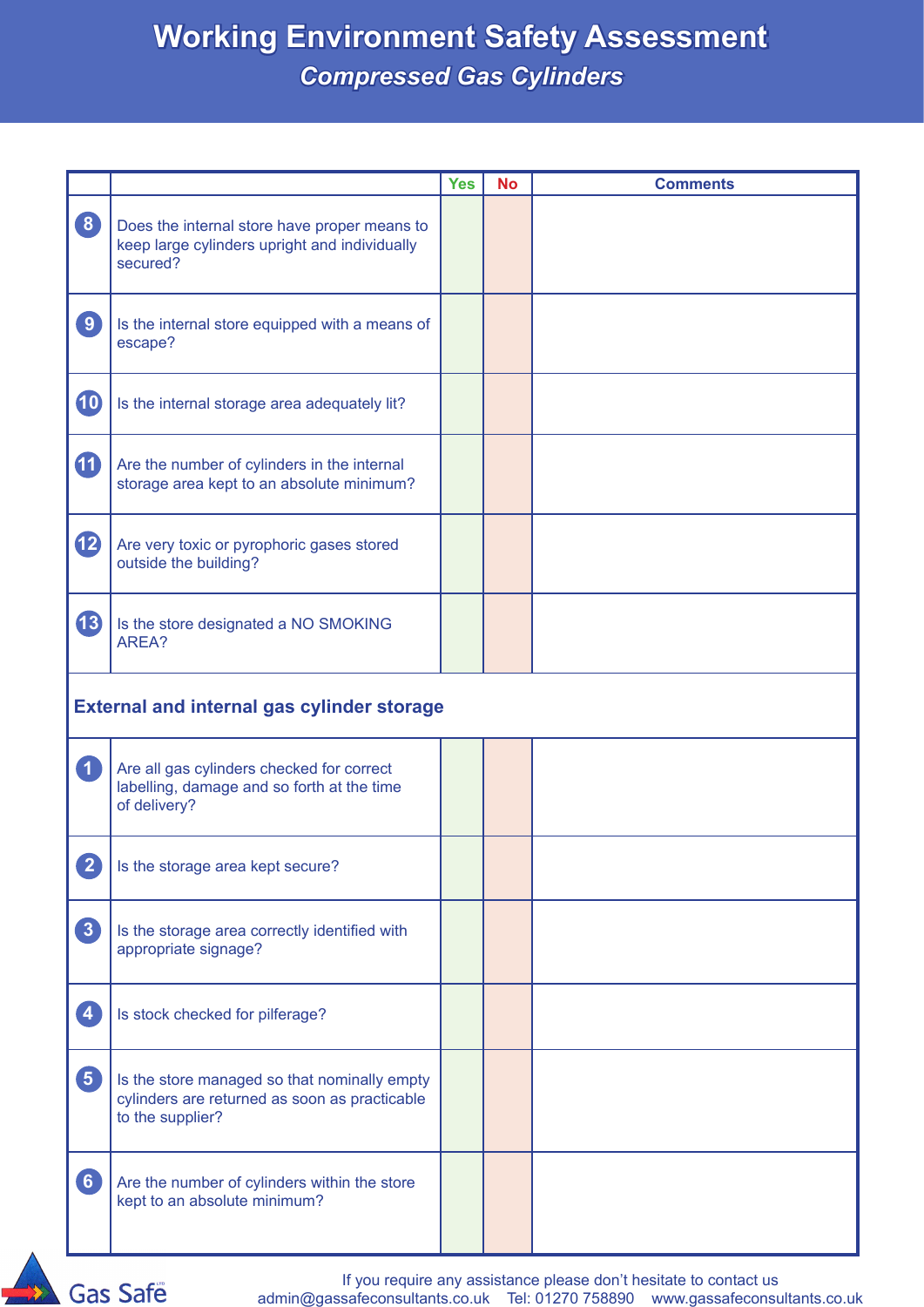| Does the storage area have a means to<br>segregate cylinders into the recommended<br>categories; by status and type?                                   |  |                                                                                                                                         |
|--------------------------------------------------------------------------------------------------------------------------------------------------------|--|-----------------------------------------------------------------------------------------------------------------------------------------|
| Are all LPG cylinders stored 3 metres away<br>from any other type of gas cylinder?                                                                     |  |                                                                                                                                         |
| Is the storage area kept clean and free from<br>combustible materials?                                                                                 |  |                                                                                                                                         |
| Is the storage area equipped with the<br>appropriate number and types of fire<br>extinguishers, in a readily available<br>position and close to exits? |  |                                                                                                                                         |
| Does the storage area have a means of<br>protecting carbon dioxide and LPG cylinders<br>from direct sunlight?                                          |  |                                                                                                                                         |
| Is the storage area at least 3 metres away<br>from any ignition source?                                                                                |  |                                                                                                                                         |
|                                                                                                                                                        |  |                                                                                                                                         |
|                                                                                                                                                        |  |                                                                                                                                         |
| Potential hazards of the gases within the<br>store?                                                                                                    |  |                                                                                                                                         |
| How to move cylinders safely?                                                                                                                          |  |                                                                                                                                         |
| The emergency procedures associated with<br>the gases kept in the store?                                                                               |  |                                                                                                                                         |
| Are you in a position to give the emergency<br>services the following information in case of<br>an incident:                                           |  |                                                                                                                                         |
| a. The types of gases involved?<br>b. Cylinder quantities and types?<br>c. Where they are located?                                                     |  |                                                                                                                                         |
|                                                                                                                                                        |  | <b>Emergency procedures, training and provision of Information</b><br>Are all stores personnel fully trained with particular regard to: |